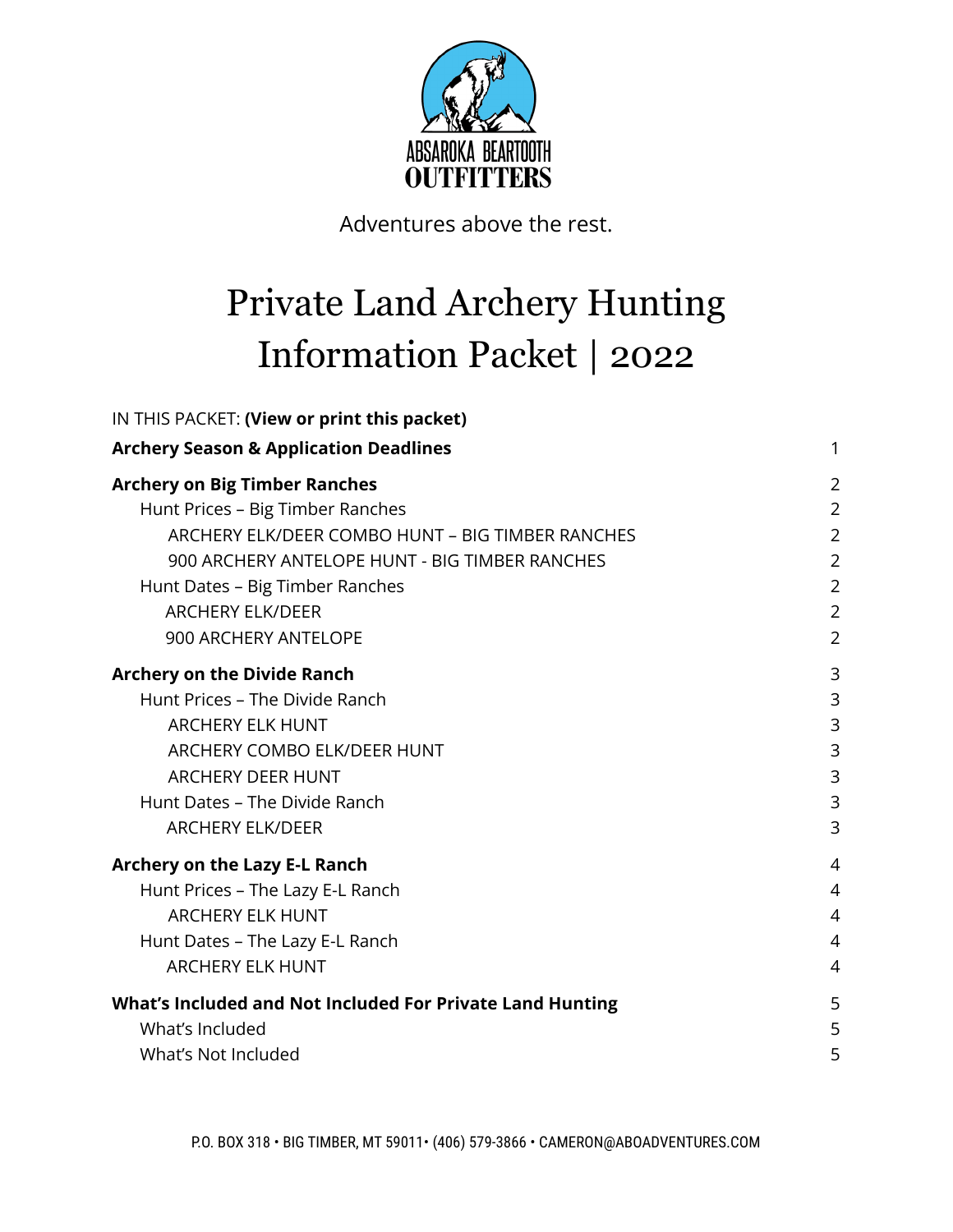

<span id="page-1-0"></span>

| <b>Deposit &amp; Payment Policy</b>                      | 6                   |
|----------------------------------------------------------|---------------------|
| Travel Arrangements   Big Timber & Divide Ranches        | 7                   |
| Driving to Big Timber<br>Flying into Bozeman or Billings | $\overline{7}$<br>7 |
| Travel Arrangements   The Lazy E-L Ranch                 | 8                   |
| Driving to Roscoe                                        | 8                   |
| Flying into Billings                                     | 8                   |
| <b>Hotels, Food &amp; Local Shops</b>                    | 9                   |
| <b>BIG TIMBER, MONTANA</b>                               | 9                   |
| BOZEMAN, MONTANA                                         | 10                  |
| <b>BILLINGS, MONTANA</b>                                 | 10                  |
| <b>Hunting Licenses and Permit Information</b>           | 11                  |
| <b>General Non-Resident Elk and Deer Licenses</b>        | 11                  |
| Permit Requirements for Antelope                         | 11                  |
| Hunter Education Requirement                             | 11                  |
| <b>Bowhunter Education Requirement</b>                   | 11                  |
| Bow and Arrow Licenses                                   | 12                  |
| Licensing Process Summary                                | 12                  |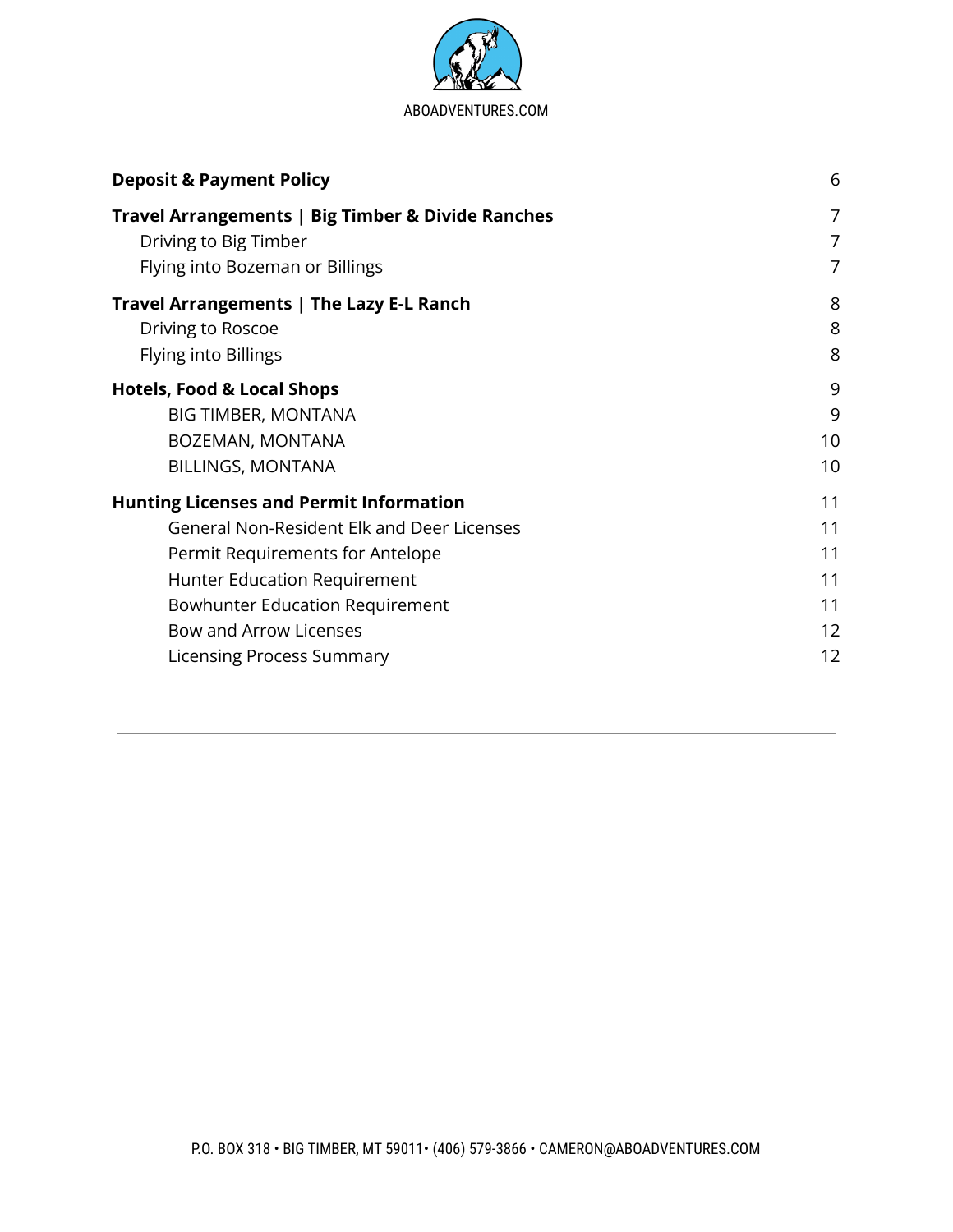

# Archery Season & Application Deadlines

\*Season dates are subject to change due to [MFWP](http://fwp.mt.gov/) release of 2022 Hunting Information in early March.

**Archery Only Season Dates for Elk/Deer:** September 3 - October 16 Application Deadline: April 1

Drawing: April 15

#### **Archery Season Dates for Antelope:** September 3 - October 7 Application Deadline: June 1

Drawing: Early August

#### **900 Series Dates for Antelope:** August 15 - November 13

Application Deadline: June 1 Drawing: Mid-June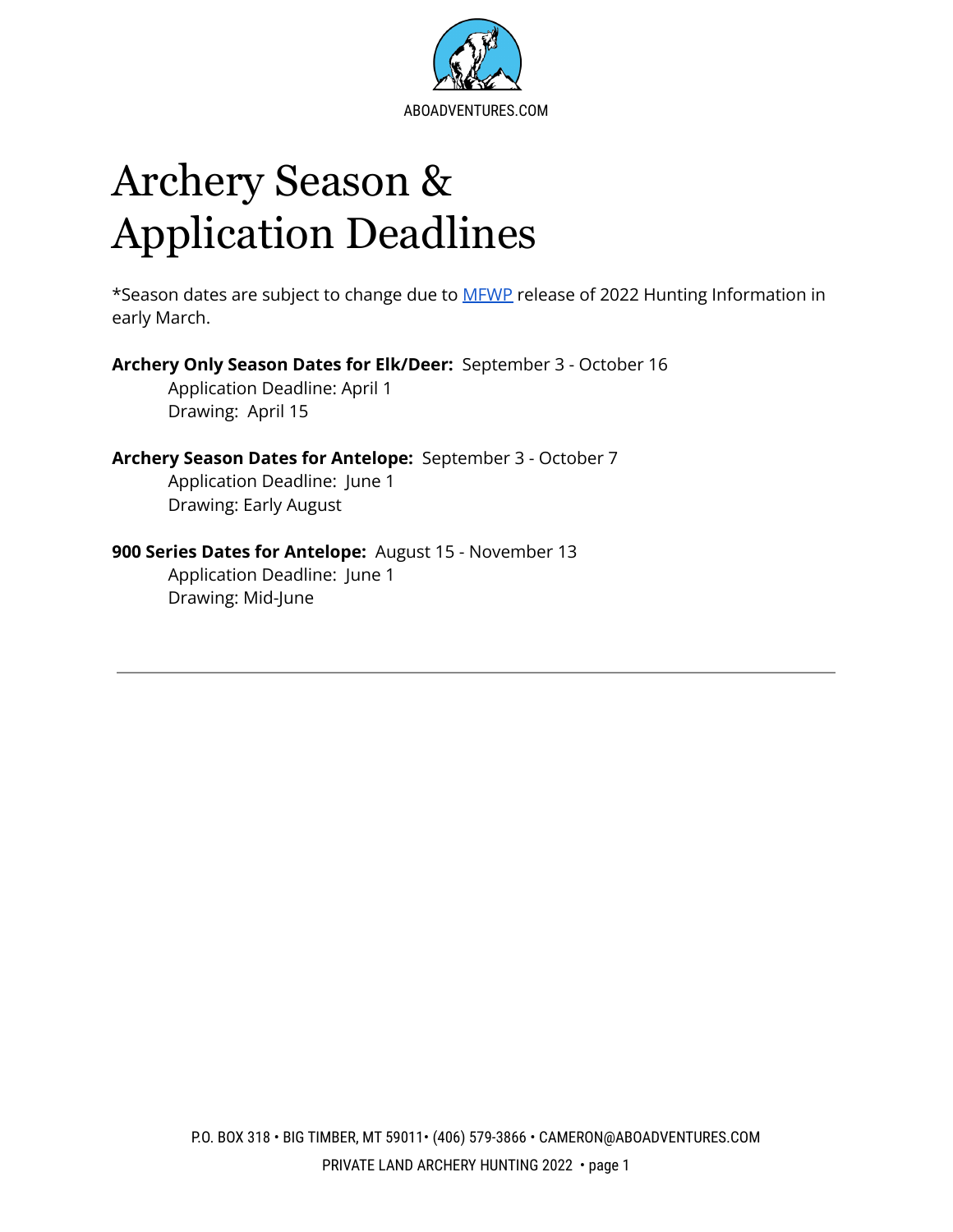

# Archery on Big Timber Ranches

The Big Timber Ranch hunts are located just minutes outside of Big Timber, MT on thousands of acres of rolling hills with flowing creeks. Elk and deer roam the countryside in healthy populations. All of the Big Timber ranches are hunted with a General License for elk and deer. All antelope hunts require a special permit. We take a limited number of hunters to provide the best hunting experience. Our ranch hunts are fully guided, spot and stalk hunts. We use 4x4 vehicles to access the ranches we hunt. Accommodations include a comfortable lodge in Big Timber with all meals provided.

# <span id="page-3-0"></span>Hunt Prices – Big Timber Ranches

## <span id="page-3-1"></span>**ARCHERY ELK/DEER COMBO HUNT – BIG TIMBER RANCHES**

\$6000 per hunter 2x1 \$7500 per hunter 1x1 Hunt price includes lodging and meals at ABO Lodge in Big Timber.

## **900 ARCHERY ANTELOPE HUNT – BIG TIMBER RANCHES**

\$2500 per hunter 2x1 \$3000 per hunter 1x1 Hunt price includes lodging and meals at ABO Lodge in Big Timber.

# Hunt Dates – Big Timber Ranches

## **ARCHERY ELK/DEER**

4-6 hunters, 7 days (arrival day, 5 days hunting, departure day). Hunt includes lodging and meals at ABO Lodge in Big Timber **Hunt #1**: Sept 2-8 **Hunt #2:** Sept 9-15 **Hunt #3:** Sept 16-22 **Hunt #4**: Sept 23-29 **Hunt #5:** Sept 30-Oct 6

### **900 ARCHERY ANTELOPE**

2-4 hunters, 4 days (arrival day, 3 days hunting, departing at the close of the last hunt day) Hunt price includes lodging and meals at ABO Lodge in Big Timber. **Hunt Dates**: TBD with the Outfitter at the time of booking - **Season Begins August 15**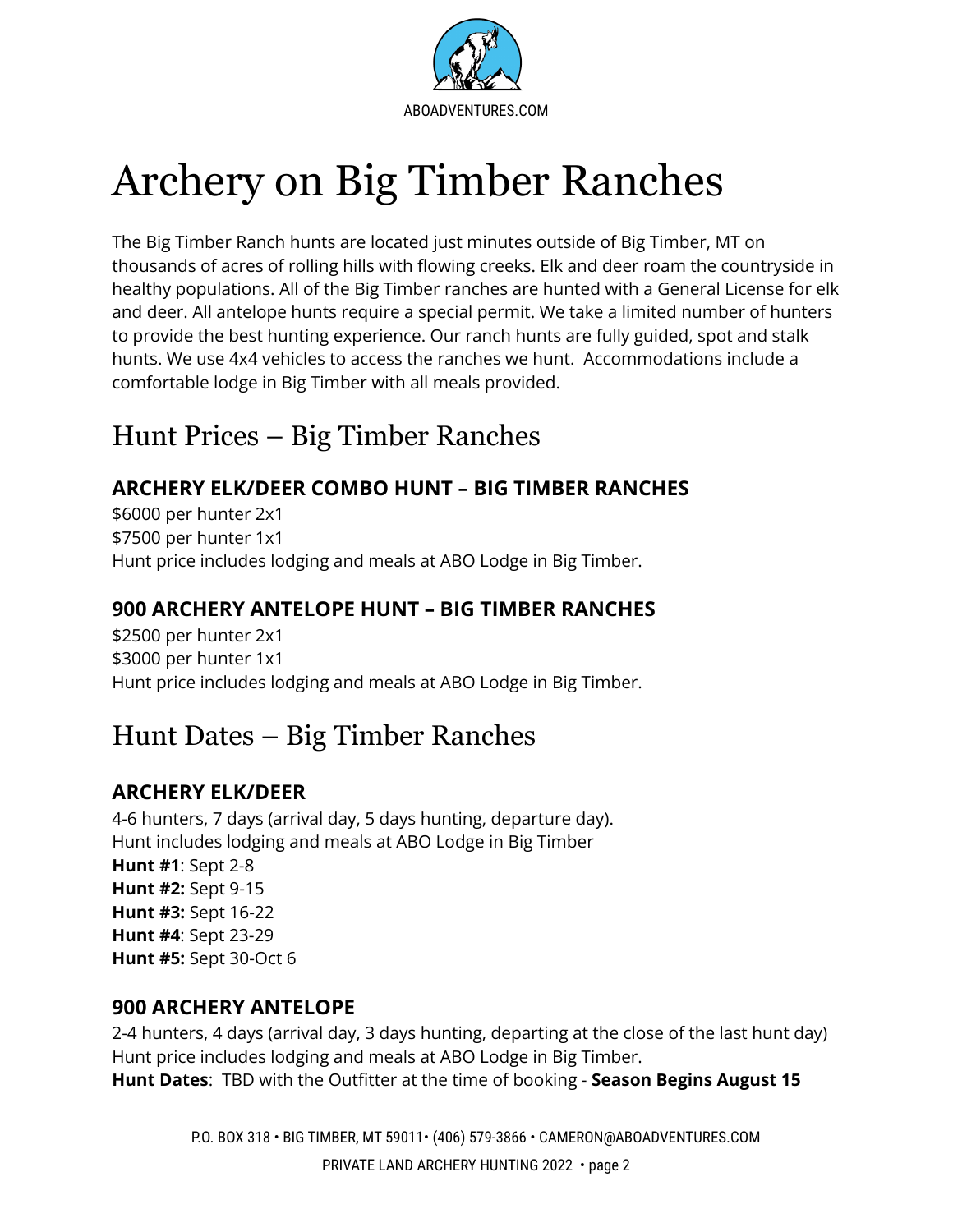

# Archery on the Divide Ranch

The Divide Ranch is a rarity. The ranch offers archery hunters a unique trophy hunting opportunity with a General License. This hunt focuses on trophy opportunities for elk, mule deer, and whitetail deer. The distinct topography provides a game friendly habitat that is sustained by thoughtful land management and wildlife conservation. We use a combination of 4-wheelers, hiking, and horses for this special hunt.

## <span id="page-4-0"></span>Hunt Prices – The Divide Ranch

Hunt prices include lodging and meals at ABO Lodge in Big Timber

## <span id="page-4-1"></span>**ARCHERY ELK HUNT**

\$7500 Per Hunter Weeks 1 & 5 \$8000 Per Hunter Weeks 2, 3, & 4

## <span id="page-4-2"></span>**ARCHERY COMBO ELK/DEER HUNT:**

\$12,000 Per Hunter Weeks 1 & 5 \$12,500 Per Hunter Weeks 2, 3, & 4

## <span id="page-4-3"></span>**ARCHERY DEER HUNT:**

\$5500 Per Hunter

# <span id="page-4-4"></span>Hunt Dates – The Divide Ranch

## **ARCHERY ELK/DEER**

2-4 Hunters Per Week – 7 days (arrival day, 5 days hunting, departure day) Includes options for tree stand and/or spot and stalk hunting Hunts include lodging and meals at ABO Lodge in Big Timber

**Hunt #1:** Sept 2-8 **Hunt #2:** Sept 9-15 **Hunt #3:** Sept 16-22 **Hunt #4:** Sept 23-29 **Hunt #5:** Sept 30-Oct 6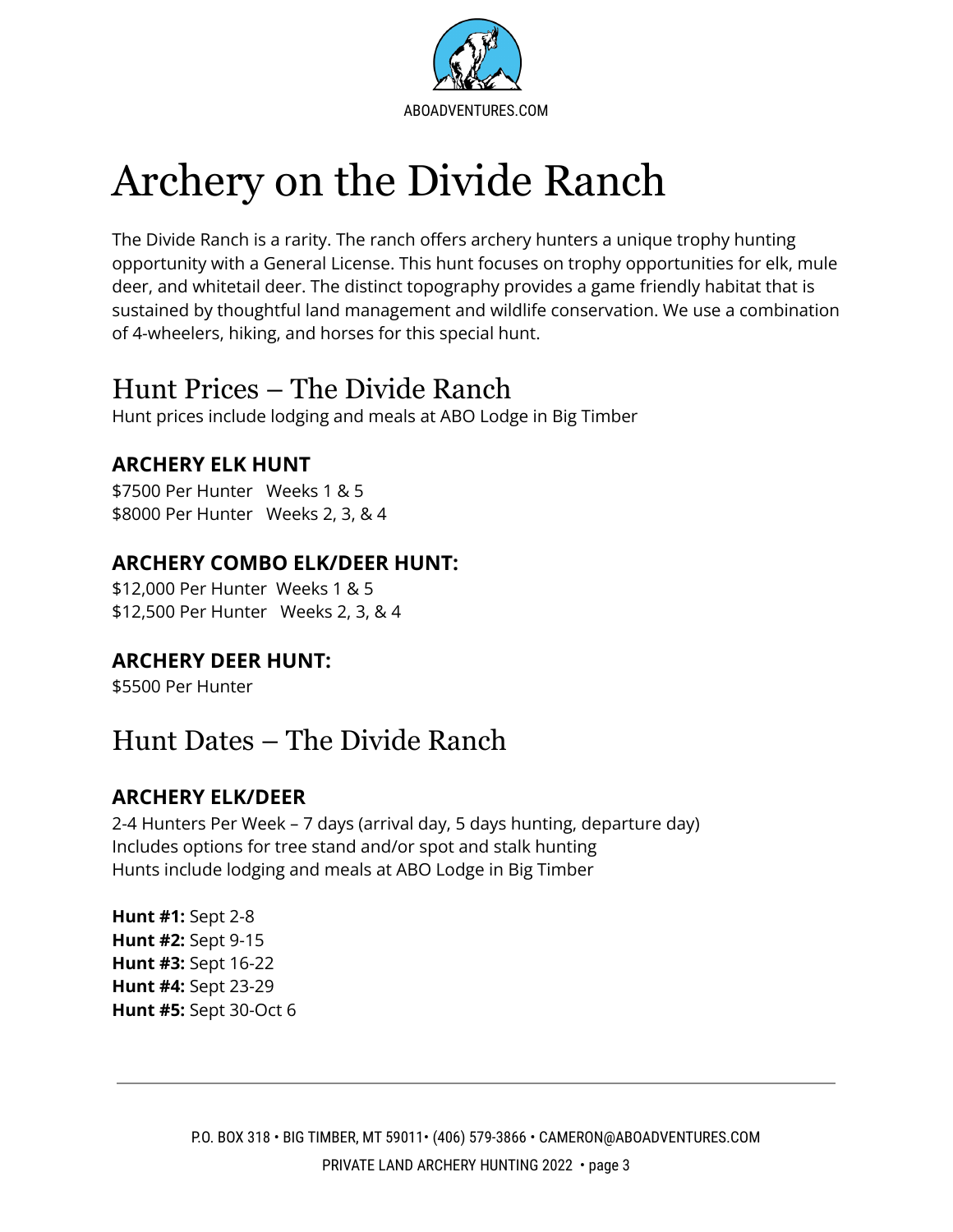

# <span id="page-5-0"></span>Archery on the Lazy E-L Ranch

The Lazy E-L is a 12,000 acre family owned ranch nestled at the foot of the Absaroka Beartooth Wilderness just outside Roscoe, Montana. With 5 miles of river frontage, wildlife abounds in this spectacular, unspoiled setting. The ranch offers a high-quality hunt with opportunity for harvesting respectable size elk. Not only a good place to hunt, the beauty and history of the Lazy E-L Ranch is movie set worthy.

Your accommodations will be in a lovely vacation lodge on the West Rosebud River and just minutes from the ranch. This charming retreat offers comfortable beds and full bathrooms.

Clients staying at the retreat will enjoy eating in the dining room at The Grizzly Bar & Grill, located just outside the ranch. The Grizzly Bar & Grill, a favorite local spot and known for its good food, is owned and operated by Patrick and Jennifer O'Shea. Patrick guides and Jennifer cooks for all ABO's Lazy E-L Hunts. Hunters love Jenn's food!

# <span id="page-5-1"></span>Hunt Prices – Lazy E-L Ranch

## <span id="page-5-2"></span>**ARCHERY ELK HUNT**

\$7000 2x1 per hunter \$8500 1x1 This ranch is hunted with a general license.

# <span id="page-5-3"></span>Hunt Dates – Lazy E-L Ranch

## **ARCHERY ELK HUNT**

4 Hunters per season – 7 days (arrival day, 5 days hunting, departure day) Hunt cost includes lodging and meals **Hunt #1:** TBA

## **Special Note to Hunters from the Outfitter, Cameron Mayo:**

I will not be guiding the Lazy EL Ranch archery hunts as I will be guiding wilderness hunts during that time. However, I have carefully chosen Patrick O'Shea as your lead man. Patrick is an experienced guide who has hunted with me for many years. He knows every inch of the ranch! Patrick along with our other experienced guides will do everything within their power to give you the best possible hunt.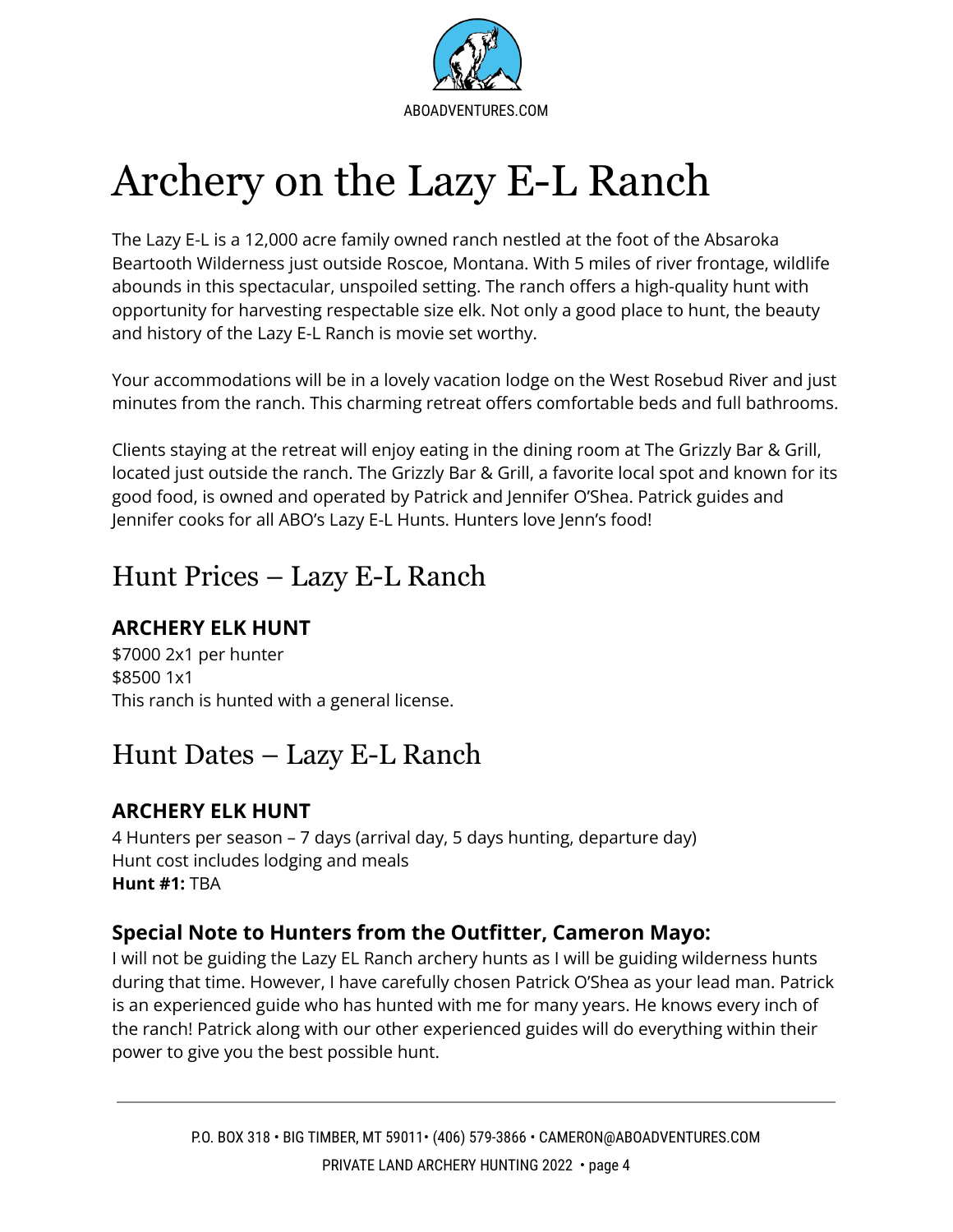

# <span id="page-6-0"></span>What's Included and Not Included For Private Land Hunting

# <span id="page-6-1"></span>What's Included

#### **The rates include:**

- Comfortable sleeping accommodations in lodge with bedding and towels.
- All meals during your hunt
- Field care of trophies
- Experienced Guides

# <span id="page-6-2"></span>What's Not Included

#### **The rates do not include:**

- Transportation to Montana
- Personal toiletries
- Montana hunting licenses and permits
- Hunting equipment including bow & arrows/guns & ammo
- Fishing Licenses
- Fishing equipment including rods and flies
- Transport of trophies to final destination
- Any additional transportation cost
- Gratuities for guides and cook

#### **Gratuities**

Clients often ask about gratuity amounts for guides, cooks and staff. Gratuities are 100% discretionary. Obviously, if you ask us, we are going to tell you to tip generously, as we know the long, hard hours our team works to give you the best possible ABO experience. Twenty percent of the cost of the hunt divided at the Client's discretion is a good place to start. Gratuity is always appreciated and provides validation to our team that the Client has had a good time and that they have done a good job.

\_\_\_\_\_\_\_\_\_\_\_\_\_\_\_\_\_\_\_\_\_\_\_\_\_\_\_\_\_\_\_\_\_\_\_\_\_\_\_\_\_\_\_\_\_\_\_\_\_\_\_\_\_\_\_\_\_\_\_\_\_\_\_\_\_\_\_\_\_\_\_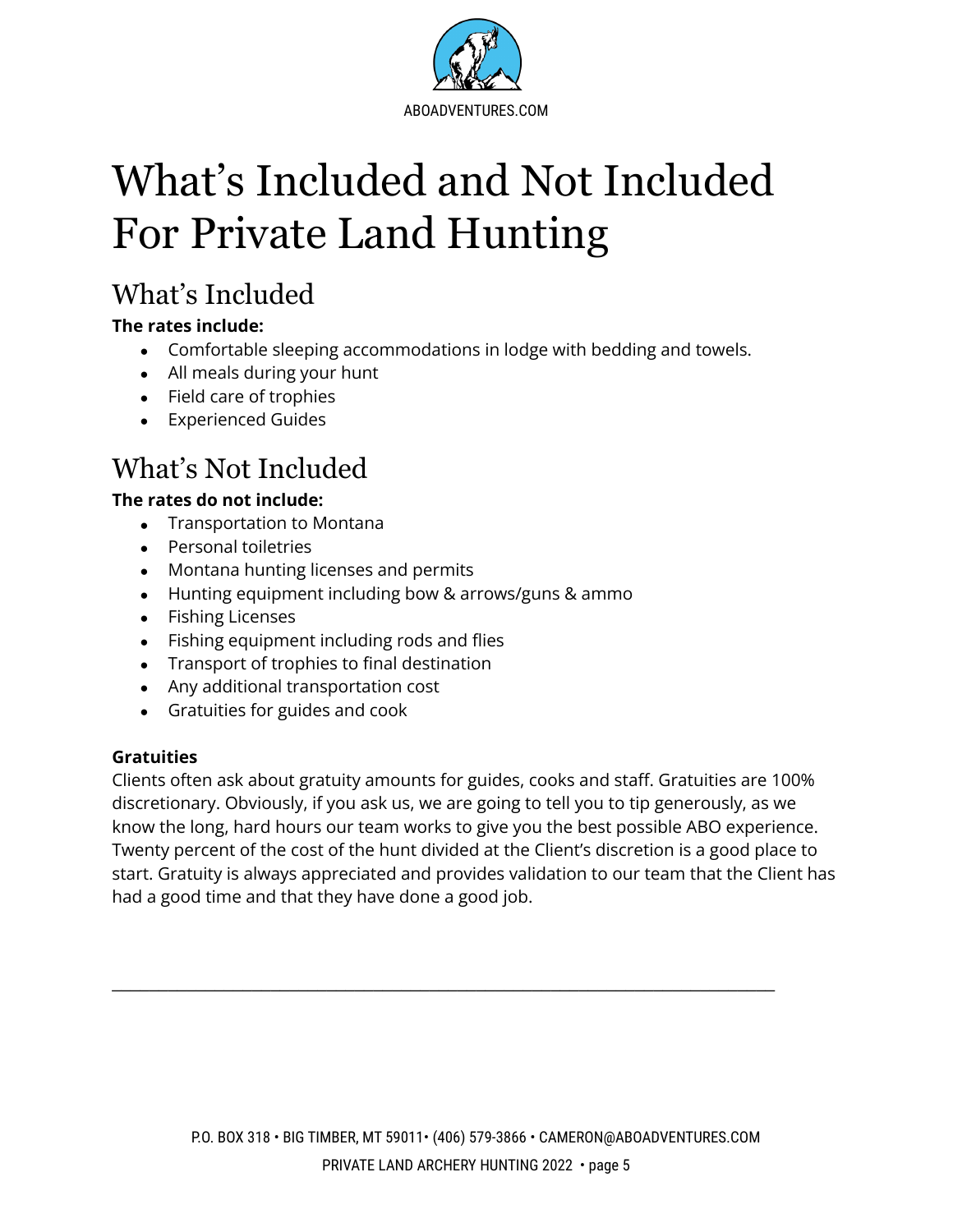

# <span id="page-7-0"></span>Deposit & Payment Policy

A partial deposit of \$1000 is required to book your hunt. If you do not draw a license, the \$1000 partial deposit will be rolled over to the following year, if we have space available, or refunded. The drawing takes place in mid-April. The remainder of the deposit (50% of the cost of the hunt) is due when the draw is posted and is non refundable. The balance of the hunt is due 30 days prior to your hunt and is non-refundable. Hunts not fully paid by this date will be considered canceled. We recommend Trip Cancellation Insurance. Montana Outfitters & Guides Association suggests Global Rescue travel insurance.

<http://www.montanaoutfitters.org/travelersinsurance/>

We accept Credit Cards (Visa/MasterCard only) and Checks Make Checks Payable to: Absaroka-Beartooth Outfitters, Inc.

**All hunts will include an additional fee of \$50 added to your final invoice for the Hunter/Angler Defense Fund.** This fund was set up by Montana Outfitters & Guides Association for the purpose of defending non-resident hunting and fishing rights in the State of Montana. (Information on HADF can be found in the General Hunting Information Packet.)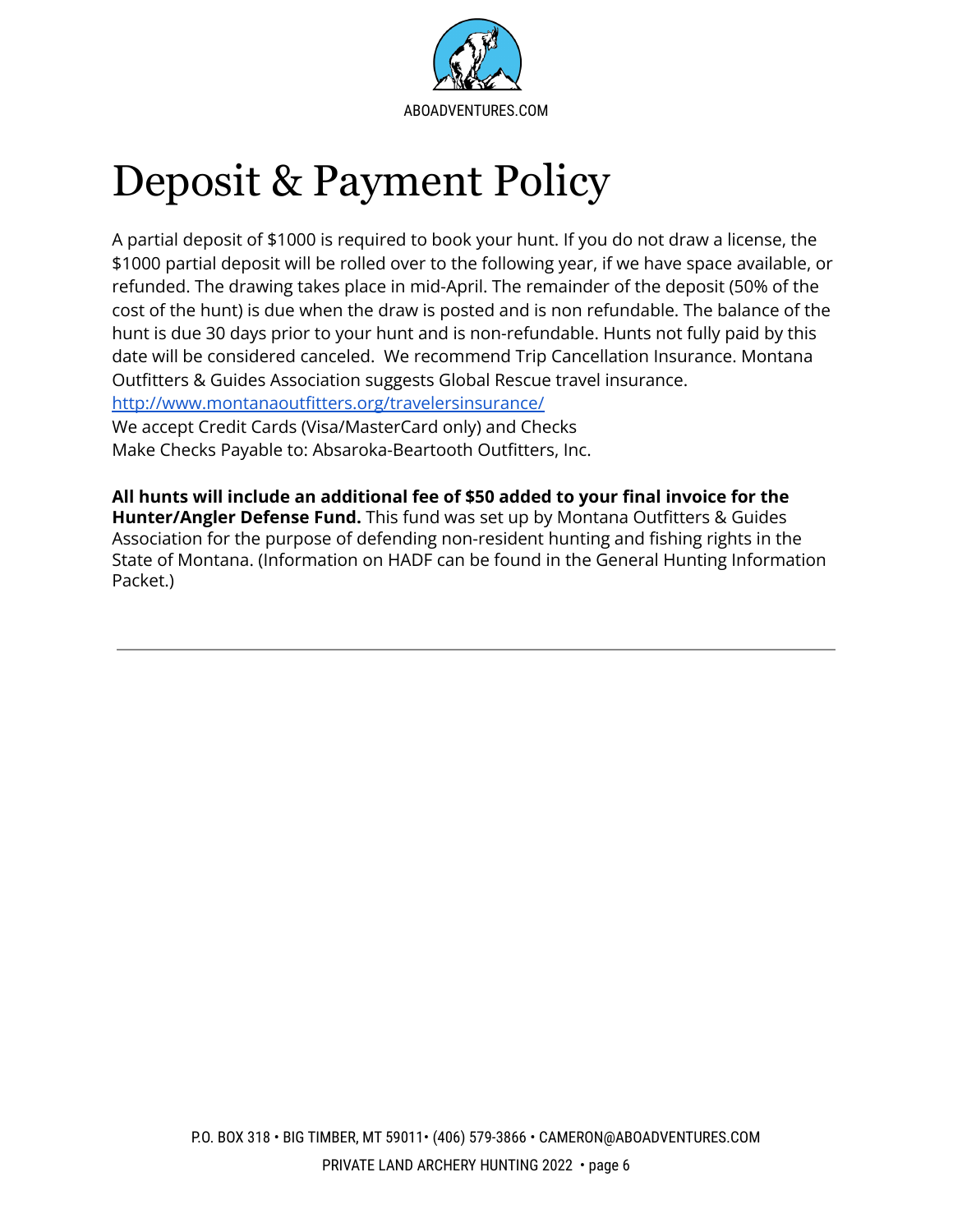

# <span id="page-8-0"></span>Travel Arrangements | Big Timber & Divide Ranches

Plan to arrive in Big Timber the afternoon before your hunt begins and plan to depart the morning after your hunt ends. You will be staying in the ABO Lodge at ABO Headquarters. Check in time is 4:00 pm. Check out time is at 10:00 am.

**ABO Headquarters & Lodge** 1263 Hwy 10 [West](https://www.google.com/maps/place/1263+Hwy+10+W,+Big+Timber,+MT+59011/@45.823528,-109.9893487,17z/data=!3m1!4b1!4m5!3m4!1s0x5345f27bbc27b54f:0xe6d25d9c9907cae0!8m2!3d45.823528!4d-109.98716) Big [Timber,](https://www.google.com/maps/place/1263+Hwy+10+W,+Big+Timber,+MT+59011/@45.823528,-109.9893487,17z/data=!3m1!4b1!4m5!3m4!1s0x5345f27bbc27b54f:0xe6d25d9c9907cae0!8m2!3d45.823528!4d-109.98716) MT 59011

# <span id="page-8-1"></span>Driving to Big Timber

Big Timber is located off Interstate 90 between Bozeman and Billings. Bozeman to Big Timber is 60 miles, driving time 1 hour. Billings to Big Timber is 90 miles, driving time 1½ hours.

# <span id="page-8-2"></span>Flying into Bozeman or Billings

The service is usually very good flying into Bozeman and Billings. However, Bozeman is a college town, home to Montana State University, so make your reservations early. Remember, Montana is on Mountain Time so keep that in mind when making your travel arrangements.

**Bozeman Yellowstone International Airport (BZN)** and **Billings Logan International Airport (BIL)** are the two closest airports to Big Timber.

The following airlines service Bozeman and Billings: Delta 1-800-325-1999 American 1-800-433-7300 United 1-800-864-8331 Alaska 1-800-252-7522

Most major rental car companies are available at either airport. **We recommend you rent a car or use the limo service listed below and that you book your rental car or limo service at the same time you book your flight.** Rental cars can be in short supply in the fall, so plan ahead. This is a very busy time of year and all our "hands" are engaged in preparing a great hunt for you. Classic Limo offers an excellent roundtrip service from Bozeman to Big Timber. Last year it was cheaper than renting a car. **Classic Limo- 406-585-5466**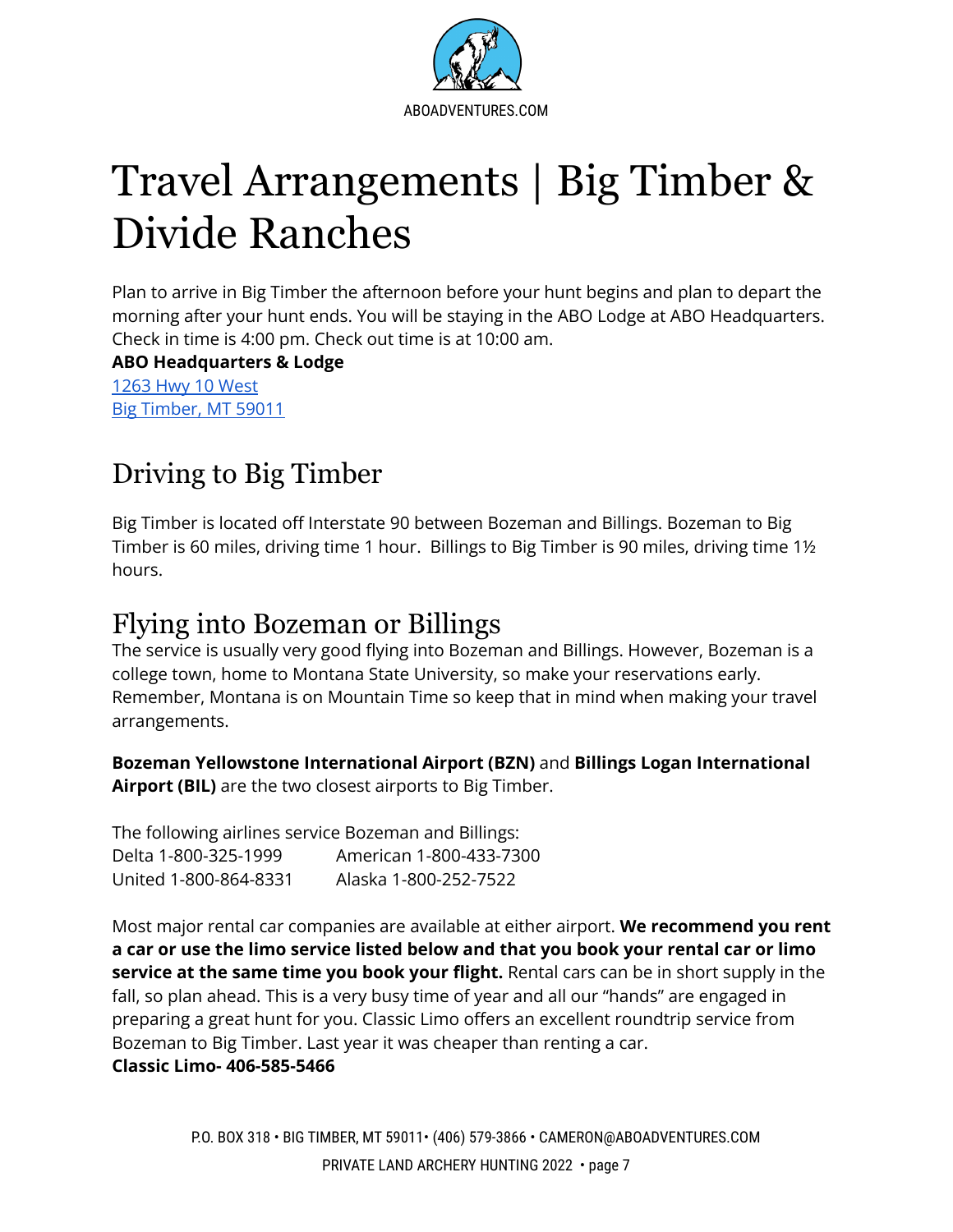

# <span id="page-9-0"></span>Travel Arrangements|Lazy E-L Ranch

## <span id="page-9-1"></span>Driving to Roscoe:

The ranch is located in Roscoe, MT.

| The Lazy E-L Ranch |
|--------------------|
| Lazy EL Ranch Road |
| Roscoe, MT, 59071  |

Grizzly Bar and Grill 1 Main [Street,](https://www.google.com/maps/place/Grizzly+Bar/@45.3487245,-109.4993258,17z/data=!3m1!4b1!4m5!3m4!1s0x534f3a72b35a882d:0x80fa2490189eb908!8m2!3d45.3487245!4d-109.4971371) [Roscoe,](https://www.google.com/maps/place/Grizzly+Bar/@45.3487245,-109.4993258,17z/data=!3m1!4b1!4m5!3m4!1s0x534f3a72b35a882d:0x80fa2490189eb908!8m2!3d45.3487245!4d-109.4971371) MT, 59071 Roscoe, MT, 59071

**Directions from Billings:** Go west on Interstate 90 to Columbus; at Columbus go south on 78 to Roscoe. Driving time from Billings to the ranch is approximately 1.5 hours.

**Directions from Bozeman:** go east on Interstate 90 to Columbus; at Columbus go south on 78 to Roscoe. Driving time from Bozeman to the ranch is approximately 3.5 hours.

**Plan to arrive by 3:00 pm the day before your hunt begins.** You will meet your guides at the Grizzly Bar & Grill located just before you get to the ranch. This gives the guides time to get you settled and you time to sight in your rifles or bows before dark.

**Please check in with Patrick to confirm your arrival time.**

Patrick O'Shea – cell 406-425-4333

**Cell service is not very good at the ranch so two good emergency numbers are:** (406) 328-6789 (the Grizzly Bar & Grill) or 210-722-3817 (Sarah Mayo)

# <span id="page-9-2"></span>Flying into Billings

The service is usually very good flying into Billings. However, there are limited flights into Montana, so make your reservations early. Remember, Billings is on Mountain Time so keep that in mind when making your travel arrangements.

Plan to fly into the **Billings Logan International Airport (BIL).**

The following airlines service Billings: Delta 1-800-325-1999 American 1-800-433-7300 United 1-800-864-8331 Alaska 1-800-252-7522

Most major car rental agencies are available at the Billings airport. **We recommend you rent a car or use a limo service and that you book your rental car or limo service at the same time you book your flight.** Rental cars can be in short supply in the fall, so plan ahead. This is a very busy time of year and all our "hands" are engaged in preparing a great hunt for you.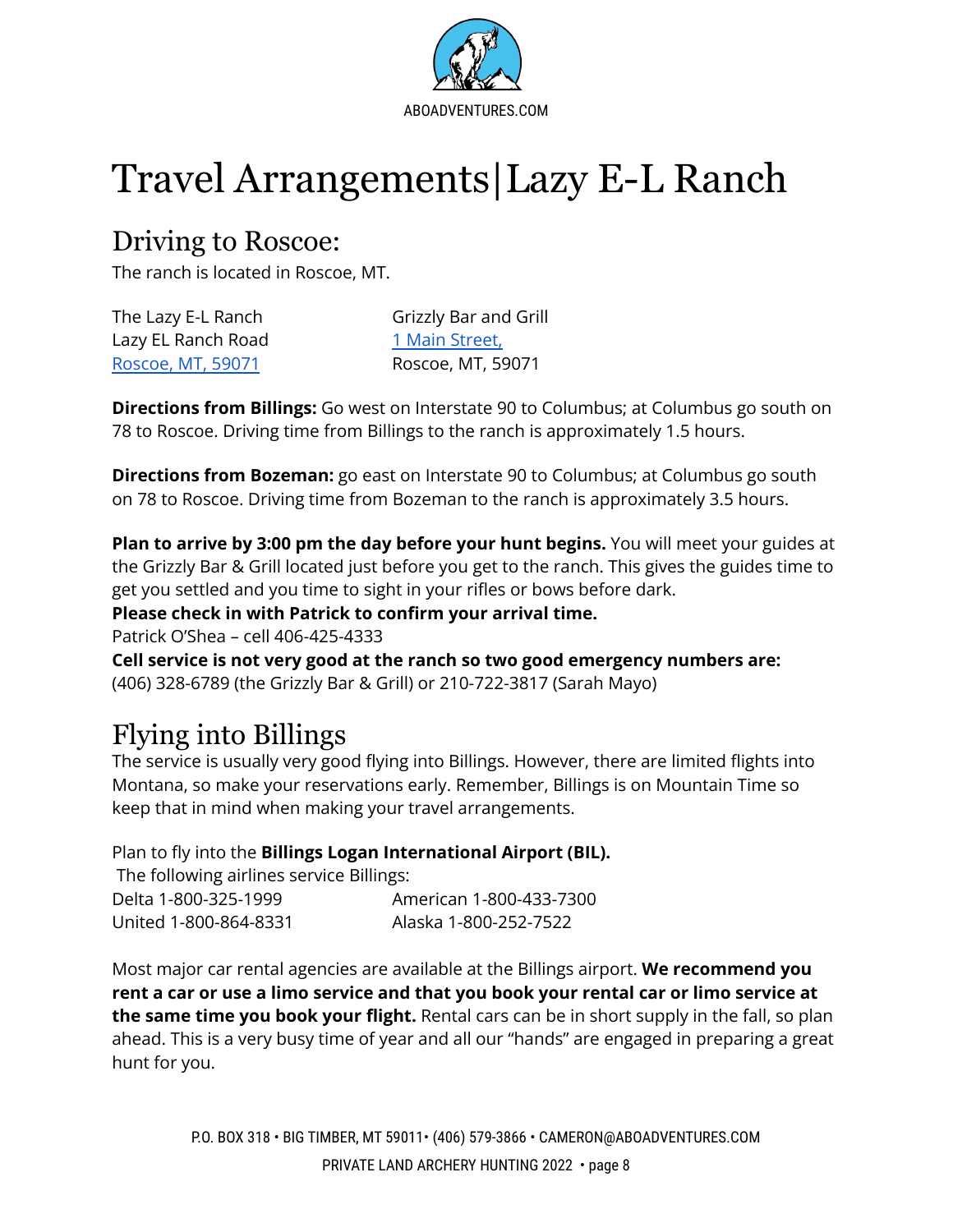

# <span id="page-10-0"></span>Hotels, Food & Local Shops

If you plan to stay in Big Timber, Bozeman or Billings prior to your hunt we recommend the following:

### **BIG TIMBER, MONTANA**

### **Hotels**

**The Grand Hotel** [\(thegrand-hotel.com\)](https://www.thegrand-hotel.com/) (406-932-4459).

**The Grand Hotel Bed and Breakfast** is a charming and beautifully renovated historical hotel in downtown Big Timber. It has recently been purchased and is undergoing another renovation but is still in operation. Each room is unique. A well-stocked vintage bar is popular with the locals and serves lunch and dinner.

**Note: Due to labor shortages, please check the hotels website for updates on hours and food service.**

#### **The Super 8 Motel** (super8.com) (406-932-8888).

**The Super 8 Motel** has comfortable rooms with small refrigerators and serves a light breakfast. For a heartier breakfast, the Bakery, located on McLeod Street in downtown Big Timber opens at 6:00 AM.

### **Food & Shops**

Stroll along McLeod Street for fun and unique shops with great prices. Don't miss **Gusts Department Store** (it will take you back in time), **Cinnabar Creek** for a great espresso and gifts, and the **Bakery** for breakfast, lunch and yummy treats. Stop for a delicious sandwich and cookie at **EarthWise General Store** and browse their Made in Montana and special health products. Take in the real flavor of Montana at **The Timber Bar** with its delicious "made in house" food and top it all off with a broad assortment of both local and national refreshing craft beers. For pizza and salads, check out **Iron Star Pizza Co.** and don't miss Big Timber's own microbrewery, **Circle T Taproom. Sweet Cast Angler** is a good place to pick up any extra flies or fishing supplies. **The Fort** offers any last-minute needs from sleeping bags, hunting & fishing gear, gifts, food and "spirits'' to name a few.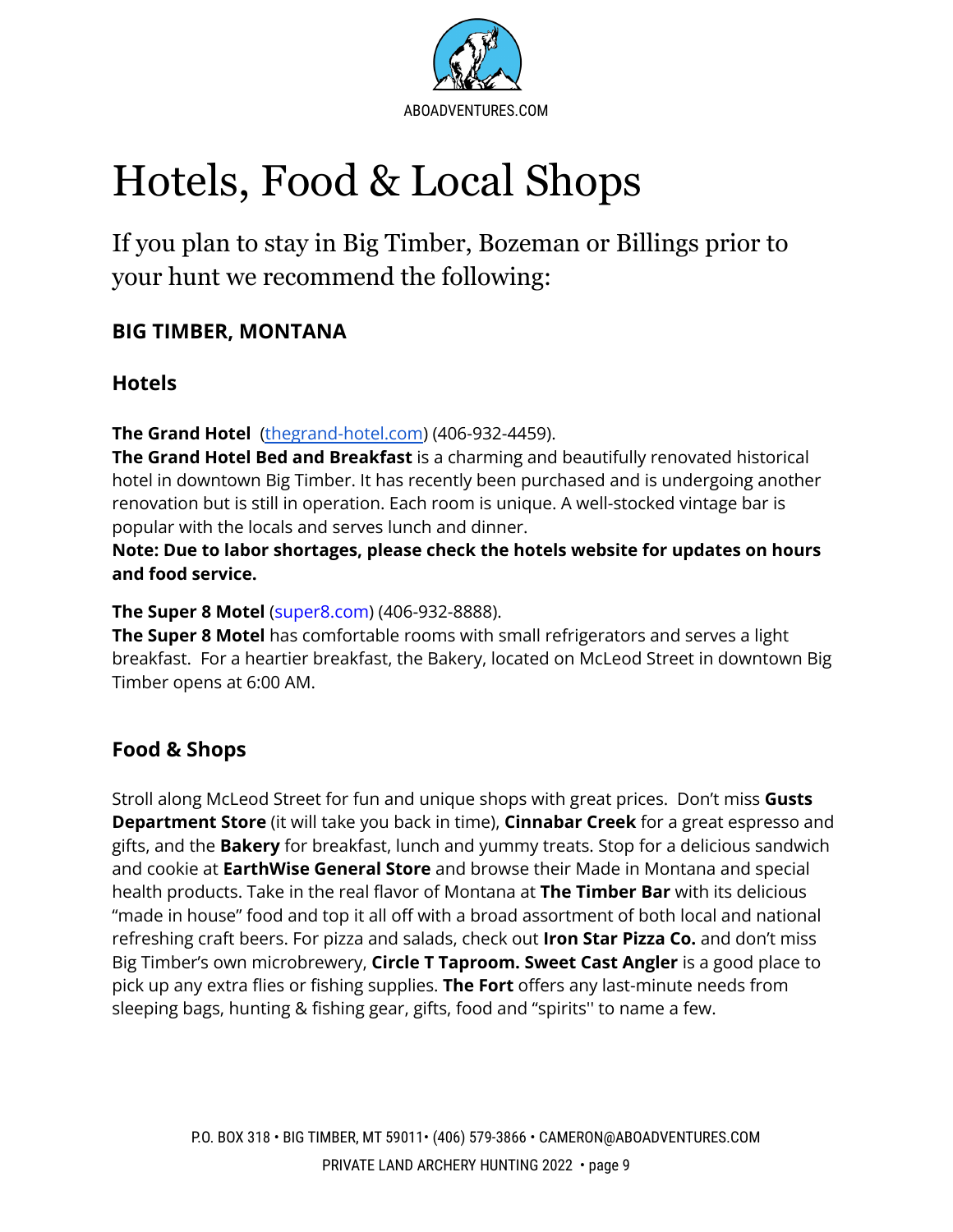

### **BOZEMAN, MONTANA**

#### **The Holiday Inn Express Hotel & Suites Bozeman West** (holidayinnexpress.com)

(406-582-4995). The **Holiday Inn Express** is a small, friendly hotel conveniently located at 2305 Catron Street. The Inn has a breakfast bar that opens at 5:30 each morning, comfortable rooms, pool and exercise facility. They provide shuttle service to the airport. Make your reservations early. The summer is a busy time for tourists while the fall is filled with college related activities.

**The C'mon Inn** (cmoninn.com) (406-587-3555). The **C'mon Inn's** heavy timbered look with Montana's big game animals perched on rocks and above waterfalls has the charm and feel of a mountain lodge. Comfortable rooms, an indoor pool, several hot tubs, a breakfast bar and shuttle service to the airport leave you wanting for little. The Outback Steakhouse is conveniently located next door. The C'mon Inn is located off Interstate 90 at Exit 305 on East Valley Center Road.

Bozeman is a delightful old western town with great restaurants, wonderful art galleries, the Museum of the Rockies and many other fun places to shop and visit. Be sure to check out **HEAD WEST,** [headwestbozeman.com,](http://www.headwestbozeman.com) a western apparel and gift shop on Main Street in downtown Bozeman. If you need libations for your mountain trip, you will not want to miss a visit to **Single Barrel Liquor & Bar**. This unique boutique liquor store with an attached cozy cocktail bar is located on the West side of Bozeman and is a local favorite. **4535 Valley Commons Drive, Suite 101, Bozeman, MT 59718 singlebarrelbozeman.com 406-577-2163**

#### <span id="page-11-0"></span>**BILLINGS, MONTANA**

**Boothill Inn & Suites** [\(boothillin.com\)](http://www.boothillin.com) (406-245-2000) 242 East Airport Road, Billings, MT 59105

**Northern Hotel** [\(northernhotel.com](http://www.northernhotel.com)) (406-867-6767) 19 N Broadway, Billings, MT 59101

There are many good hotels in Billings from which to choose. These are two that have consistently received good reviews.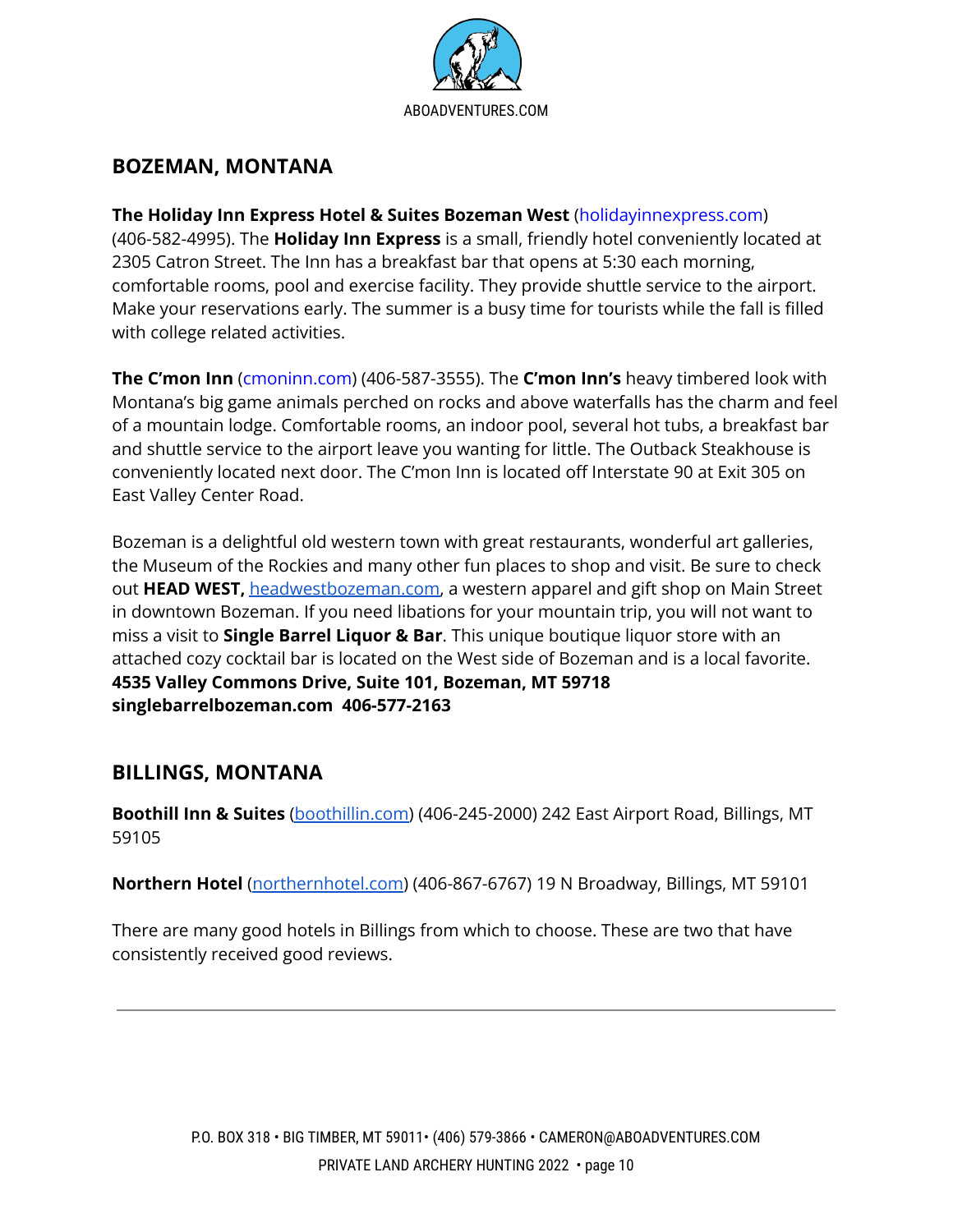

# Hunting Licenses and Permit Information

<span id="page-12-0"></span>For more information on licensing, permits and how to apply for the draw refer to the General Hunting Information Packet or go online to Montana Fish Wildlife and Parks, [fwp.mt.gov.](http://www.fwp.mt.gov)

### <span id="page-12-1"></span>**General Non-Resident Elk and Deer Licenses**

**Non-resident and resident hunters will need general licenses to hunt elk and deer in Montana.** All of the ranches Absaroka Beartooth Outfitters hunt, require only a general elk/deer license.

### **Permit Requirement for Antelope Licenses**

**Resident and Non-resident hunters must draw a special permit to archery antelope hunt in Montana.** We would suggest you apply for the Archery 900-20 antelope permit.

### <span id="page-12-2"></span>**Hunter Education Requirement**

#### **Before you go online to apply, be aware of the following:**

**Hunter Education Requirement for Archery & Rifle Hunters - If you were born after January 1, 1985,** you are required to show proof of completing a Montana hunter safety and education course or an approved hunter safety course from any other state or province prior to applying for or purchasing a hunting license, whether the hunting license is for the rifle or archery season. **When you apply online for your license, you will need to have your certificate number, the date you received it and the state in which you received it as proof that you have completed a hunter safety course.**

#### <span id="page-12-3"></span>**Bowhunter Education Requirement**

#### **Before you go online to apply, be aware of the following:**

To purchase a Montana Bow and Arrow license, **a hunter must provide a certificate of completing the National Bowhunter Education Foundation Course**, **or provide any prior year's bowhunting/archery stamp, tag, permit, or license from any state or province.** You will need the license number, date it was issued and state from which it was issued.